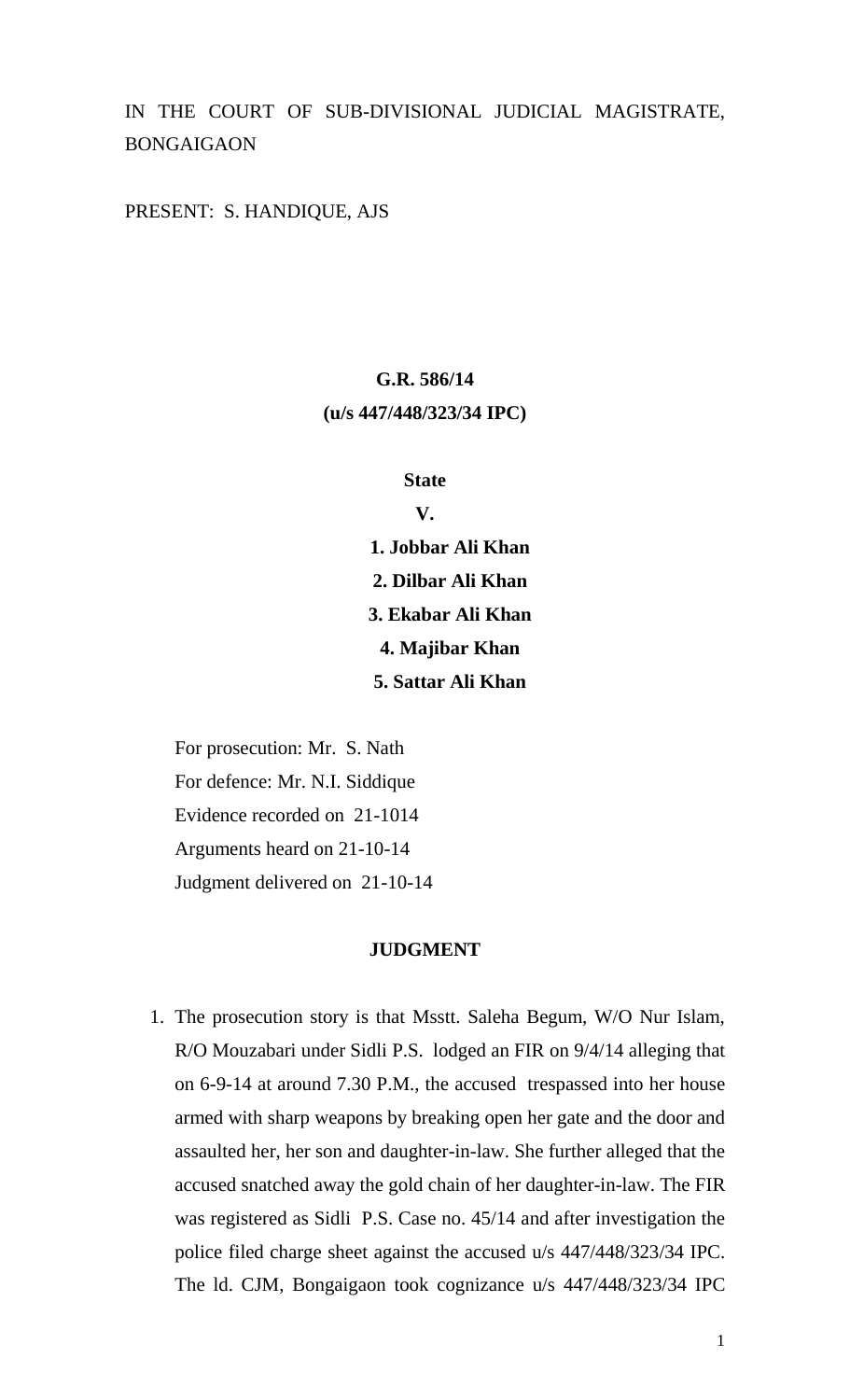and transferred the case to this court. After receiving the case record, the accused were summoned.

- 2. Accused appeared and took bail. They were served with necessary copies and after perusal of the materials on record, particulars of offence u/s 447/448/323/34 IPC were explained to the accused, to which they pleaded not guilty and claimed trial.
- 3. In due course of trial the complainant (victim) was examined. As the complainant did not implicate the accused, the prosecution evidence was closed after examining her and recording of statement of the accused u/s 313 Cr. PC was dispensed with. The accused did not adduce any defence evidence. Heard arguments from both the sides.
- **4.** The following points for determination were framed in this case.

### **POINTS FOR DETERMINATION:**

- *1. Whether the accused on 6-9/14 at 7.30 P.M. in furtherance of their common intention trespassed into the compound of the complainant and thereby committed an offence punishable u/s 447/34 IPC?*
- *2. Whether the accused on 6-9/14 at 7.30 P.M. in furtherance of their common intention trespassed into the house of the complainant and thereby committed an offence punishable u/s 448/34 IPC?*
- *3. Whether the accused on 6-9/14 at 7.30 P.M. in furtherance of their common intention voluntarily caused hurt to the complainant, her son and daughter-in-law and thereby committed an offence punishable u/s 323/34 IPC?*

#### **DISCUSSIONS, DECISIONS AND REASONS THEREOF:**

4. All the points are taken up together for convenience of discussion. *PW1 Saleha Begum (Complainant)* deposed that the accused quarrelled with her and she and her family members got injured during that quarrel. She also stated that they have settled the matter with the accused. He testified that the case was filed due to misunderstanding.